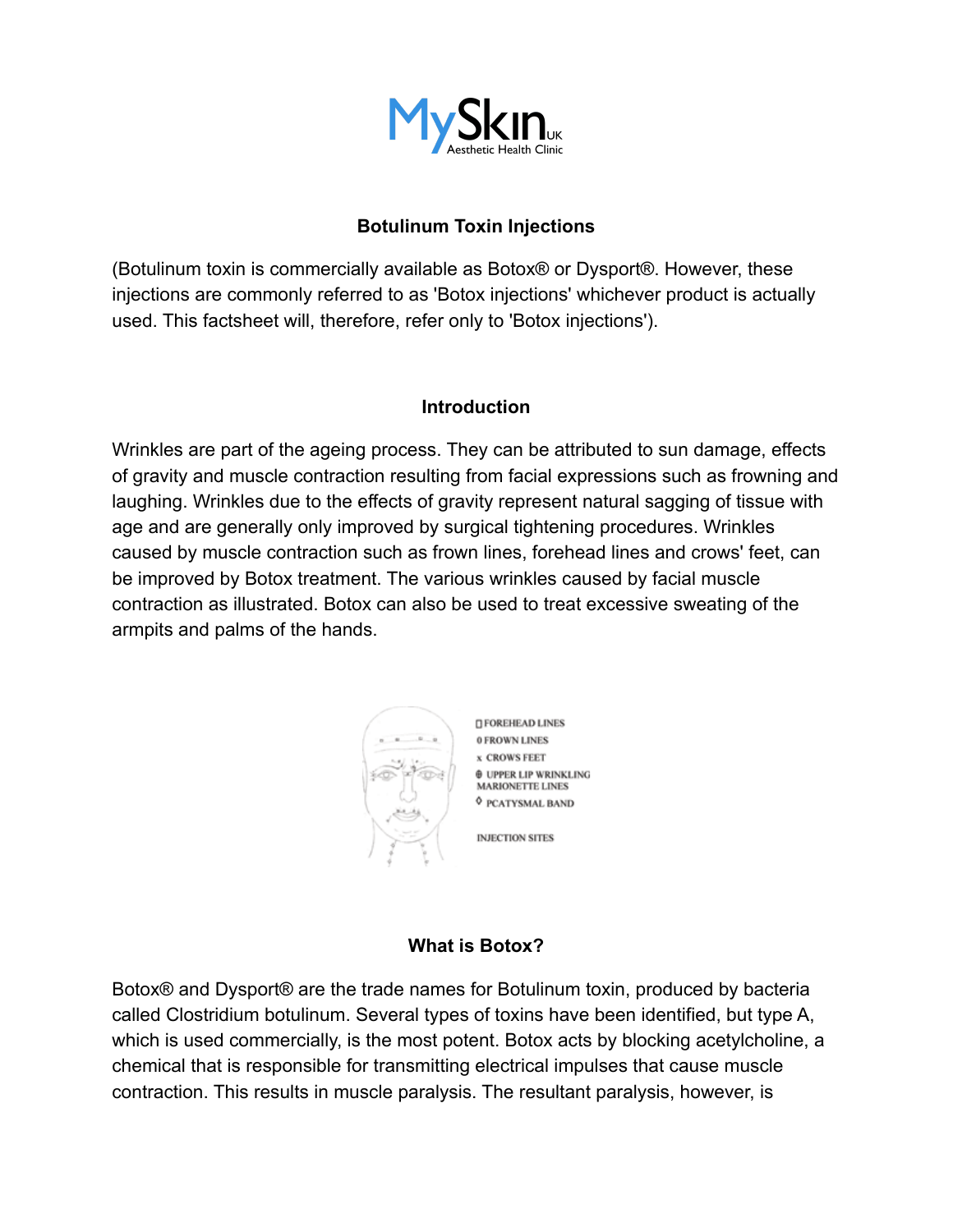temporary, as the new growth of nerves will re-innervate the muscles. Botox was first used in 1978 to weaken overactive muscles in the eye, followed by other neurological conditions such as dystonia and hemifacial spasm with good effects and little side effects. Botox was first used cosmetically in 1990, to reduce facial wrinkles arising from muscle contraction.

### **What can you expect at the time of your procedure?**

Botox is injected directly into the muscles that cause the wrinkles, using a very small needle. Several injections are usually needed at specific sites, depending on the area treated (see diagram 1). When used to treat excessive sweating in the armpits, Botox is injected directed into the axillary skin. Localised discomfort and bruises can occur, but no sedation or local anaethesia is generally required. Normal activities can be resumed immediately.

## **What are the results?**

Botox usually takes effect 24-72 hours after injection, with maximum effect at about 1 to 2 weeks. Its effects generally last for approximately 3-4 months. When injected into the muscles that are responsible for expression wrinkles, it gives the face a more relaxed and smoother appearance. Sometimes longer lasting effects (9-12 months) are seen after treatment of excessive sweating. When a gradual fading of the treatment effect is noticed you may return to have another treatment.

## **What are the limitations?**

Whilst Botox can be very effective in reducing wrinkles due to muscle contractions, it has no effect in reducing the fine lines on the face caused by sun damage, and lines due to sagging of facial skin. In those patients with very heavy lines, repeated treatments may be needed for maximum effect. Too frequent or excessive dosing of Botox may lead to patient's resistance to treatment due to antibody formation and Botox treatment may exaggerate any facial asymmetry.

#### **What are the contraindications for treatment?**

The use of Botox is contraindicated in people with neuromuscular disorders such as myasthenia gravis, those who are taking certain muscle relaxants and antibodies such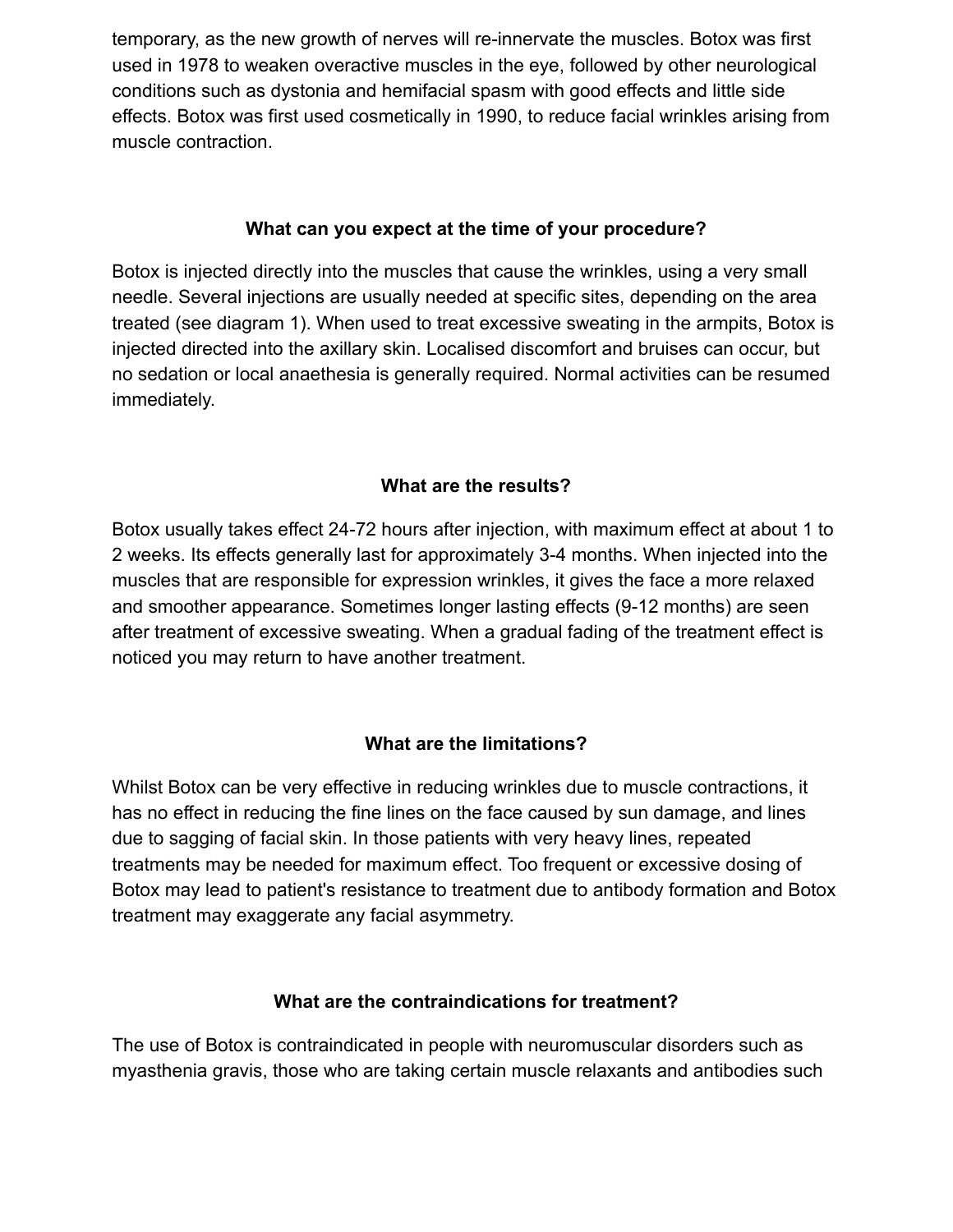as aminoglycosides, pregnant or breast feeding women, those with infection or inflammation at the proposed site of injections and bleeding disorders.

## **What are the risks?**

No severe complications after cosmetic use of Botox have been reported in the literature. Very rarely, excessive weakening of the target muscles and paresis of adjacent muscles can occur, resulting in facial weakness. This is self-limiting. When injecting above the eyebrows, upper eyelid ptosis or slight drooping may occur but only 1:100. This can be corrected with eye drops but will also improve as the effects of the Botox wears off.

# **What is the cost of such procedures?**

Each treatment is charged for individually, according to the amount of material used. Prices in the UK vary by region and skill set from approximately £150 to £350 per session, depending on the amount of product required. Examples of such prices start from:

## **BOTOX from:**

£180 for x1 area.

£210 for x2 areas.

£230 for x3 areas.

✅ Hyperhidrosis (feet, hands, underarms) or full face: £350

✅ Brow lift/ bunny lines/ gummy smile/ lip flip/ nose slimming/ nose lift/ dimpled chin (all 1 area: £180)

✅ Foxy brow lift/ smokers lines/ masseter down turned mouth £230

✅ Nefertiti neck lift (£220)

# **How long does the procedure take?**

Each treatment takes about 15-40 minutes. There is no downtime and you can return to work immediately after the procedure.